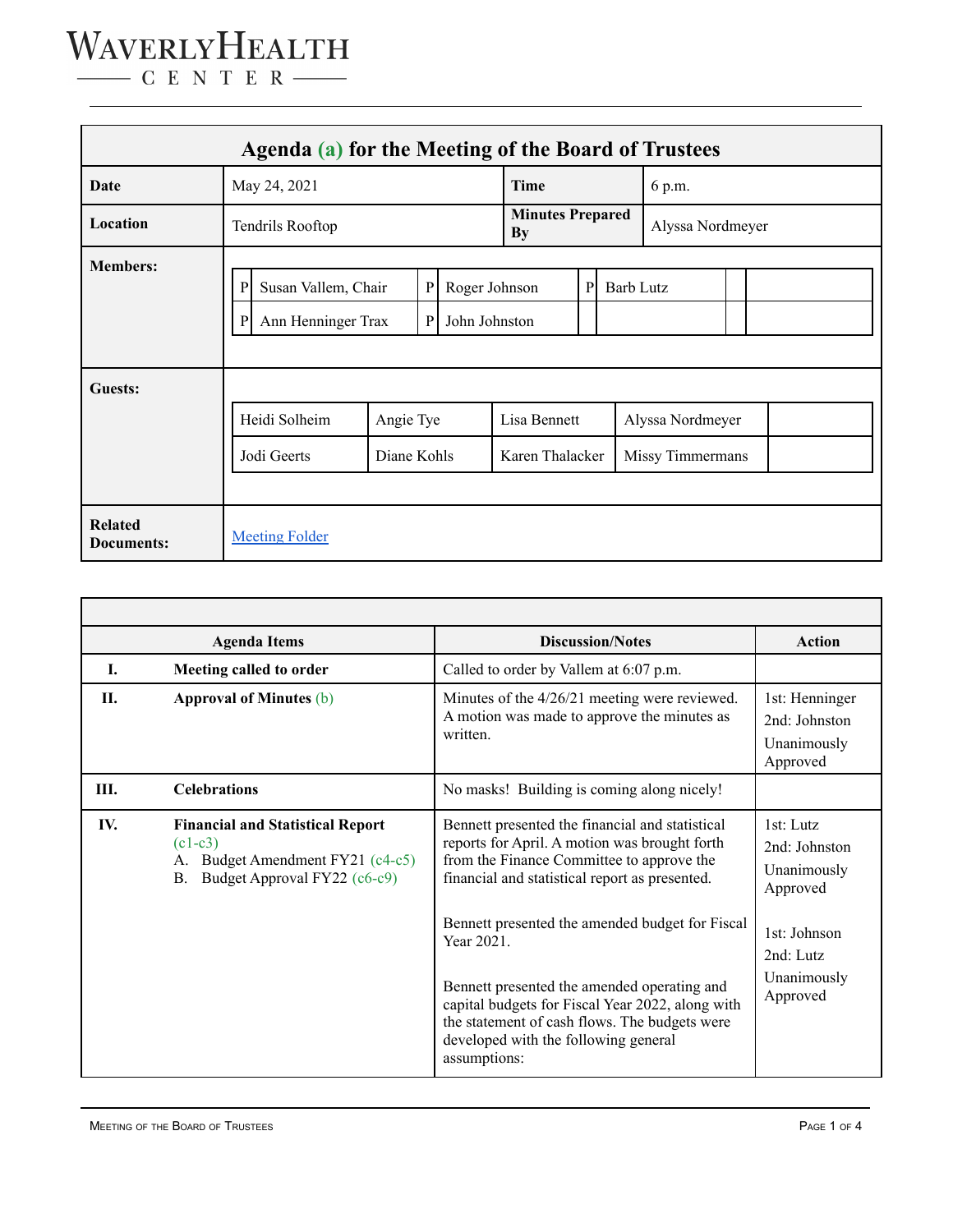## WAVERLYHEALTH

 $\begin{tabular}{c} \quad \quad \textbf{C} \textbf{E} \textbf{N} \textbf{T} \textbf{E} \textbf{R} \end{tabular}$ 

|       |                                                                                                                                                                                                                                                                                                                                                                                                                                                                                                                                                                                                                                                                                                                         | **a 4% gross charge increase                                                                                                                           |                                                        |
|-------|-------------------------------------------------------------------------------------------------------------------------------------------------------------------------------------------------------------------------------------------------------------------------------------------------------------------------------------------------------------------------------------------------------------------------------------------------------------------------------------------------------------------------------------------------------------------------------------------------------------------------------------------------------------------------------------------------------------------------|--------------------------------------------------------------------------------------------------------------------------------------------------------|--------------------------------------------------------|
|       |                                                                                                                                                                                                                                                                                                                                                                                                                                                                                                                                                                                                                                                                                                                         | **2.5 % salary increase (no grid)                                                                                                                      |                                                        |
|       |                                                                                                                                                                                                                                                                                                                                                                                                                                                                                                                                                                                                                                                                                                                         | **positive cash flow                                                                                                                                   |                                                        |
|       |                                                                                                                                                                                                                                                                                                                                                                                                                                                                                                                                                                                                                                                                                                                         | Discussion was held regarding the proposed<br>budget.<br>A motion was brought forth from the Finance<br>Committee to approve the budgets as presented. | 1st: Lutz<br>2nd: Johnston<br>Unanimously<br>Approved  |
| V.    | <b>Committee/Department Reports:</b>                                                                                                                                                                                                                                                                                                                                                                                                                                                                                                                                                                                                                                                                                    | Dr. Rathe gave a verbal report.                                                                                                                        |                                                        |
|       | A. Administrative Reports (d1 - d5)<br><b>B.</b> Medical Staff President Report<br>C. CMO Report $(d6)$                                                                                                                                                                                                                                                                                                                                                                                                                                                                                                                                                                                                                 | Reports were reviewed as included in the Board<br>Packet                                                                                               |                                                        |
| VI.   | <b>Medical Staff Reports</b>                                                                                                                                                                                                                                                                                                                                                                                                                                                                                                                                                                                                                                                                                            | Medical Staff Reports were reviewed as                                                                                                                 | 1st: Johnston                                          |
|       | A. Emergency Services Committee (no<br>report)<br><b>B.</b> Inpatient Medical Services<br>Committee (no report)<br>C. Lab/Pathology Committee (e1)<br>1. Reference lab agreement<br>(e1.1)<br>D. Maternity/Child Services<br>Committee (no report)<br>E. Medical Staff Executive Committee<br>(e2)<br>F. Medical Staff Meeting (no report)<br>G. Outpatient Medical Services<br>Committee (no report)<br>H. Pharmacy & Therapeutics<br>Committee (e3)<br>Radiology/Radiation Safety<br>Ι.<br>Committee (no report)<br>Rural Health Clinic Advisory<br>J.<br>Committee (no report)<br>K. Rural Health Clinic Steering<br>Committee (e4)<br>L. Surgical/Anesthesia Services<br>Committee (e5)<br>M. Trauma Committee (e6) | included in the Board Packet. Motion was made<br>to approve all actions in committees and the<br>Reference Lab Agreement.                              | 2nd: Lutz<br>Unanimously<br>Approved.                  |
| VII.  | C.E.O.'s Report                                                                                                                                                                                                                                                                                                                                                                                                                                                                                                                                                                                                                                                                                                         | Solheim presented a building project update                                                                                                            |                                                        |
|       | A. Building Project Update (f)<br>1. Expense Tracking (f1)<br>2. WHC CP Chiller<br>UpgradeProposal (f2)                                                                                                                                                                                                                                                                                                                                                                                                                                                                                                                                                                                                                 | and expense update.<br>Solheim presented a proposal for CP Chiller<br>design. A motion was made to approve the<br>request.                             | 1st: Johnston<br>2nd: Lutz<br>Unanimously<br>Approved. |
| VIII. | <b>Old Business</b>                                                                                                                                                                                                                                                                                                                                                                                                                                                                                                                                                                                                                                                                                                     |                                                                                                                                                        |                                                        |
| IX.   | <b>New Business</b>                                                                                                                                                                                                                                                                                                                                                                                                                                                                                                                                                                                                                                                                                                     |                                                                                                                                                        |                                                        |
|       | A. IDPH Ambulance Certification                                                                                                                                                                                                                                                                                                                                                                                                                                                                                                                                                                                                                                                                                         |                                                                                                                                                        |                                                        |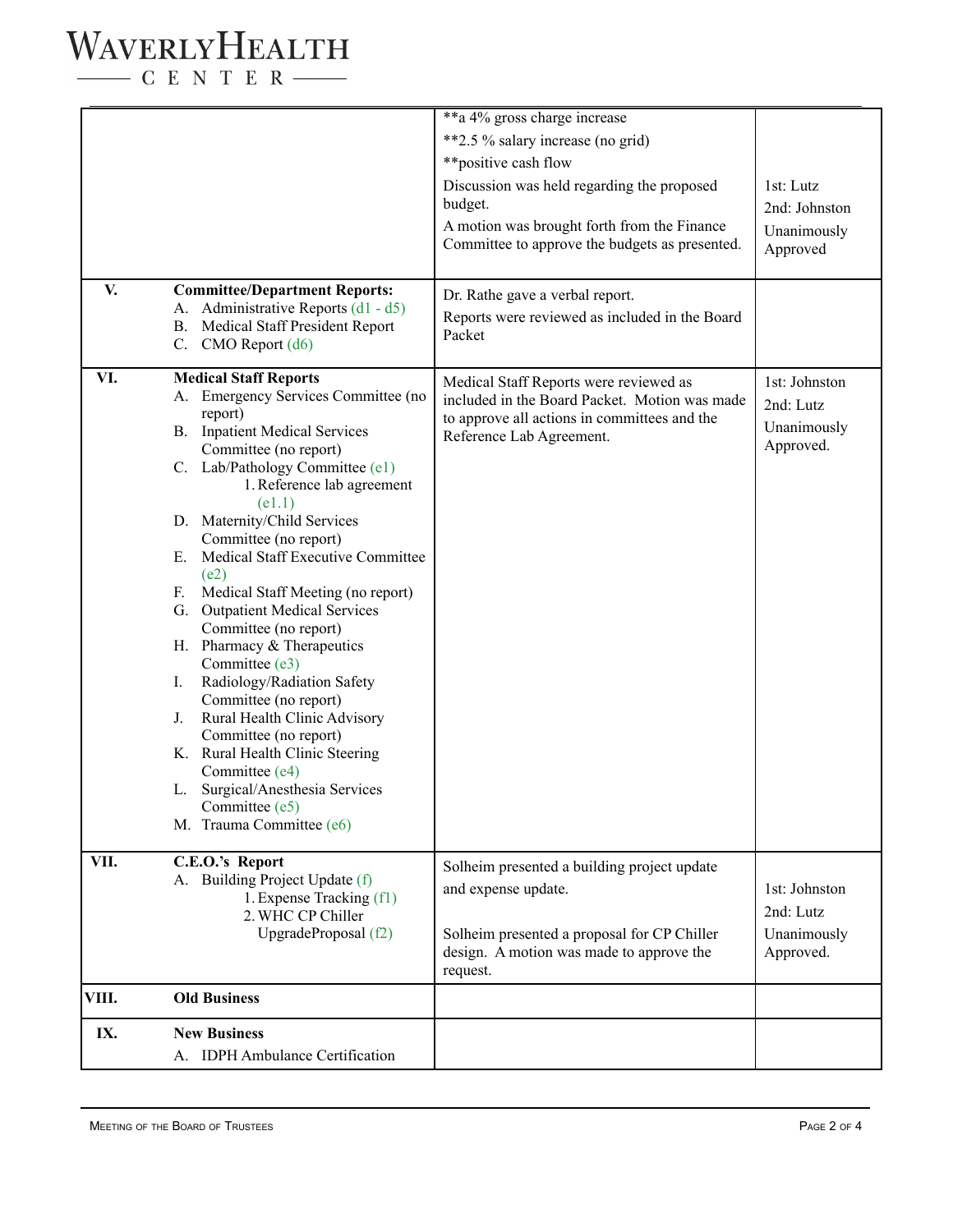## WAVERLYHEALTH  $-$  C E N T E R  $-$

B. CVMS GI Agreement (g) C. CVMS Endo Equipment Lease (h) D. Initial Appointments 1.Chaudhry, Umar MD - Courtesy, Radiology, RCI 2.Bradley, Heidi PMHNP-BC - Consulting, Psychiatric and Mental Health, ITP E. Pediatric Nurse Practitioner Privilege Form (i) F. Certified Surgical Assistant Privilege Form (j) G. Policy/SOP Review 1. Minutes (k1) 2. Policy Review Summaries (k2) H. Finance Committee (l) 1.Capital Requests a) SAN Replacement (m) 2.Capital Report (n) 3.Cash Investments & Transfer Report (o) 4. Financial Assistance Requests Solheim presented the CVMS GI Agreement. Motion was made to approve not to exceed Solheim and Geerts presented the CVMS Endo Equipment Lease. Motion was made to approve not to exceed \$2400. A motion was made to approve initial appointments as recommended by MEC. A motion was made to approve all privileging forms as individually considered and recommended by MEC with the change of the education section. A motion was made to approve Policy/SOP as outlined in the board packet. Bennett reported that the Finance Committee met, minutes from the meeting were included in the Board packets. Solheim presented capital requests for the SAN Replacement. A motion was brought forth to approve the capital request as presented. Bennett presented the capital and cash investments and transfer reports as included in the Board packets. There were no applications for financial assistance. 1st: Lutz 2nd: Henninger Unanimously Approved. 1st: Henninger 2nd: Johnson Unanimously Approved. 1st: Henninger 2nd: Lutz Unanimously Approved. 1st: Henninger 2nd: Lutz Unanimously Approved. 1st: Johnston 2nd: Lutz Unanimously Approved. 1st: Henninger 2nd: Lutz Unanimously Approved. **X. Closed Session** Iowa Code Chapter 21.5.1(i) – Closed session to evaluate the professional competency of an individual whose appointment, hiring, performance or discharge is being considered when necessary to prevent needless and irreparable injury to that individual's reputation and that individual requests a closed session. Iowa Code Chapter 21.5.1(l) – Closed A motion was made to move into closed session at 8:29 p.m. for the purpose identified at left. Attendees for the closed session were: Susan Vallem, Chair Ann Henninger Trax John Johnston Barb Lutz Heidi Solheim, Interim CEO 1st: Johnston 2nd: Johnson Unanimously Approved.